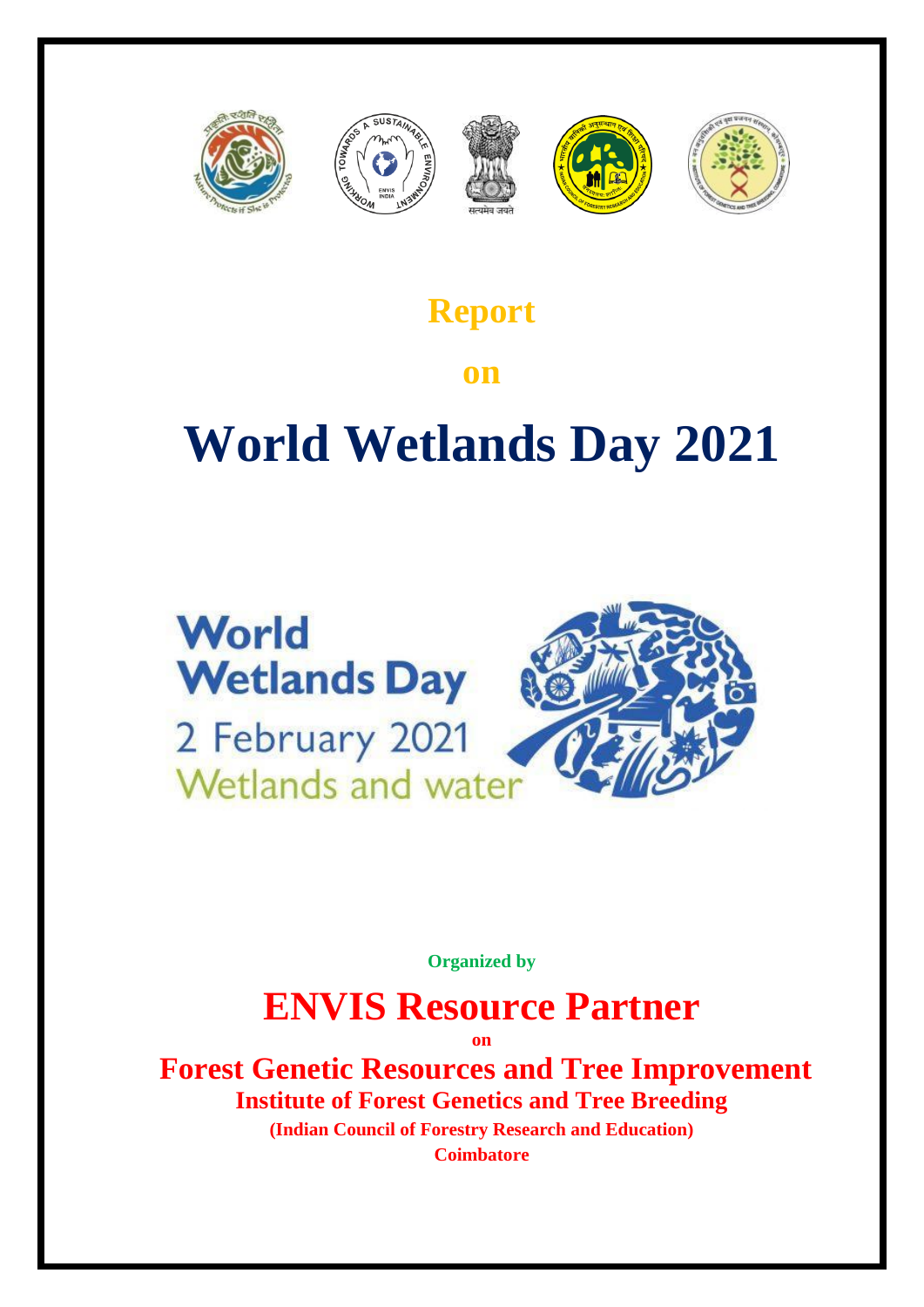#### **Digital Observance of World Wetlands Day 2021 by IFGTB ENVIS**

The ENVIS Resource Partner on Forest Genetic Resources and Tree Improvement at the Institute of Forest Genetics and Tree Breeding, Coimbatore marked World Wetlands Day 2021, the 50th Anniversary of the Ramsar Convention digitally on 02.02.2021 by organizing an awareness event through Facebook live in order to contain the spread of COVID 19. A mobile photography contest was also conducted for students and public on the topic "Wetlands and their Significance". Both the events were registered in the worldwide events organized by World Wetlands Authority.

The digital event began with Prakruthi Vandanam, an invocation on nature in Sanskrit based on Yajur Veda by Dr Kannan CS Warrier, Scientist F and ENVIS Coordinator. During his introductory remarks, Dr Kannan CS Warrier explained world wetlands day also marks the date of the adoption of convention on wetlands on 2 February 1971, in the Iranian city of Ramsar on the shores of the Caspian Sea. In his awareness lecture, Dr Warrier highlighted that wetlands are land areas that are saturated or flooded with water either permanently or seasonally. Inland wetlands include marshes, ponds, lakes, fens, rivers, floodplains, and swamps. Coastal wetlands include saltwater marshes, estuaries, mangroves, lagoons and even coral reefs. Fishponds, rice paddies, and saltpans are human-made wetlands. Highlighting its potential, Dr Warrier pointed out that wetlands are acting as important carbon sinks in mitigating the climate change. There are 42 Ramsar sites in India and they serve as abode of many threatened species of flora and fauna including 213 species of fish and 74 amphibians, he added. Dr Warrier gave an insight to the Ramsar sites in Southern India. He highlighted that Sundarbans, the world's largest mangrove forest and halophytic block harbours two globally threatened species of mangroves. Though wetlands are rich in biodiversity, they are disappearing three times faster than forests. It is essential to conserve all the wetlands.

Dr C Kunhikannan, Director, IFGTB in his special address pointed out that wetlands are rich with biodiversity and are habitats for a dense variety of plant and animal species. Through the ability to absorb nutrients, wetlands are able to produce biomass quickly. Their ability to efficiently create biomass may become important to the development of alternative energy sources. However, unsustainable use of wetlands without reckoning of their assimilative capacity constitutes a major threat to the conservation and management of these vital biodiversity rich areas. Dr Kunhikannan emphasised that dense human population in catchments, urbanisation, and various anthropogenic activities have resulted in over exploitation of wetlands, leading to degradation in the water quality and quantity. There is increasing concern to conserve and restore perishing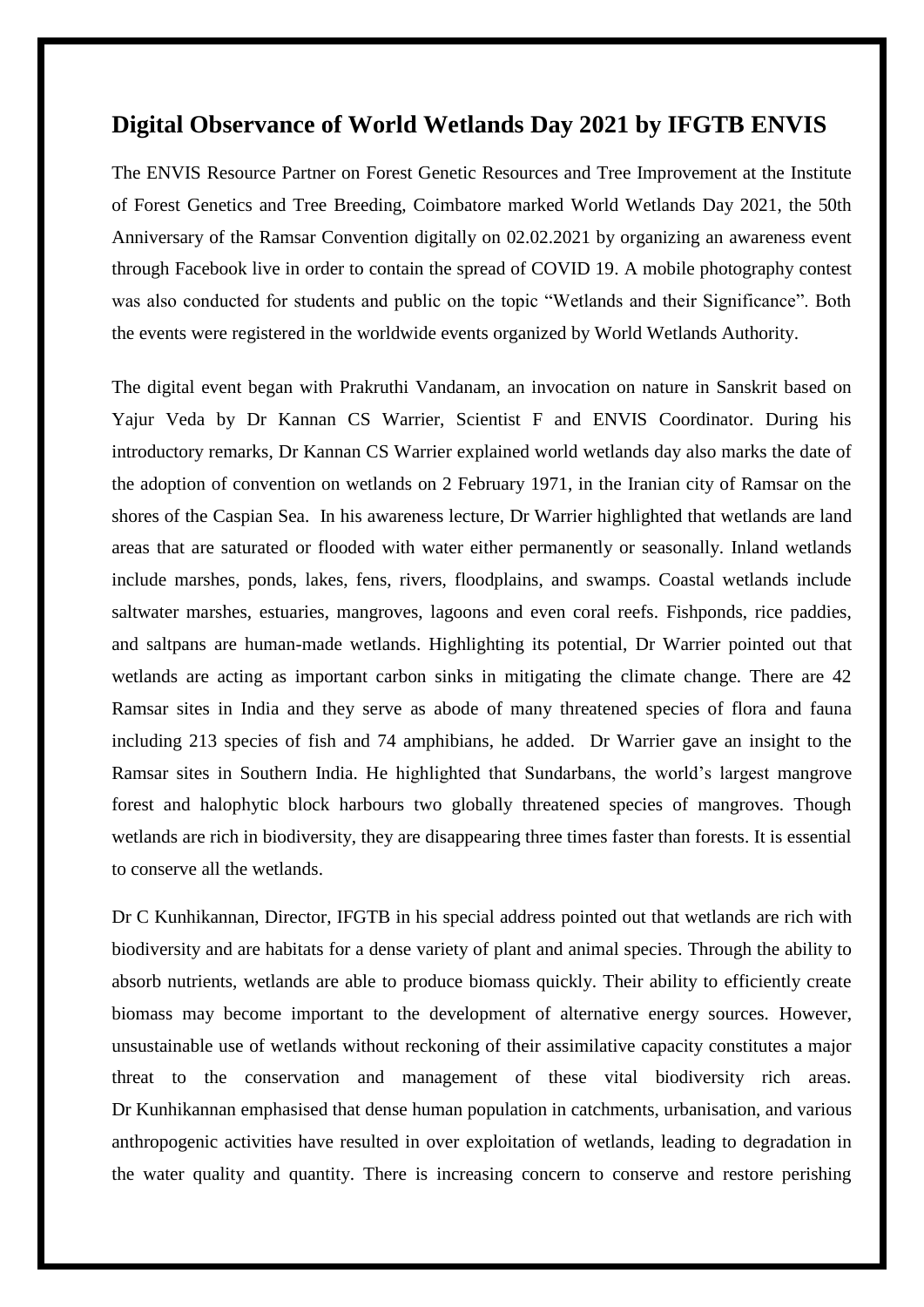wetlands and endangered habitats to achieve ecological sustainability. Director urged all to start restoring wetlands, which is the need of the hour.

Results of the Mobile Photography Contest held on the theme "Wetlands and their Significance" were declared by the Chief Jury, Dr John Prasanth Jacob, Scientist G. Among the 79 participants who took part in the contest from different states of India, Ms B. Divyadharshini,  $2<sup>nd</sup>$  Grade, Chinmaya Vidyalaya, Kilpauk, Chennai, Shri Suraj Pratap Singh, Centre of Environmental Studies, Department of Botany, University of Allahabad, Uttar Pradesh and Shri Jayeshkumar Vaghela, Wildlife Trust of India, Gujarat won the first, second and third prizes respectively. Prizes were awarded to the winners and E Certificates to all the participants. An awareness poster and a video highlighting the importance of conservation of wetlands were released during the occasion and its digital copies were shared with students and all the stakeholders. Dr S. Vigneswaran, Programme Officer, ENVIS proposed the vote of thanks. The online event can be accessed at [https://bit.ly/39GwOZO.](https://bit.ly/39GwOZO) The awareness video can be accessed at [https://bit.ly/3au40TT.](https://bit.ly/3au40TT)

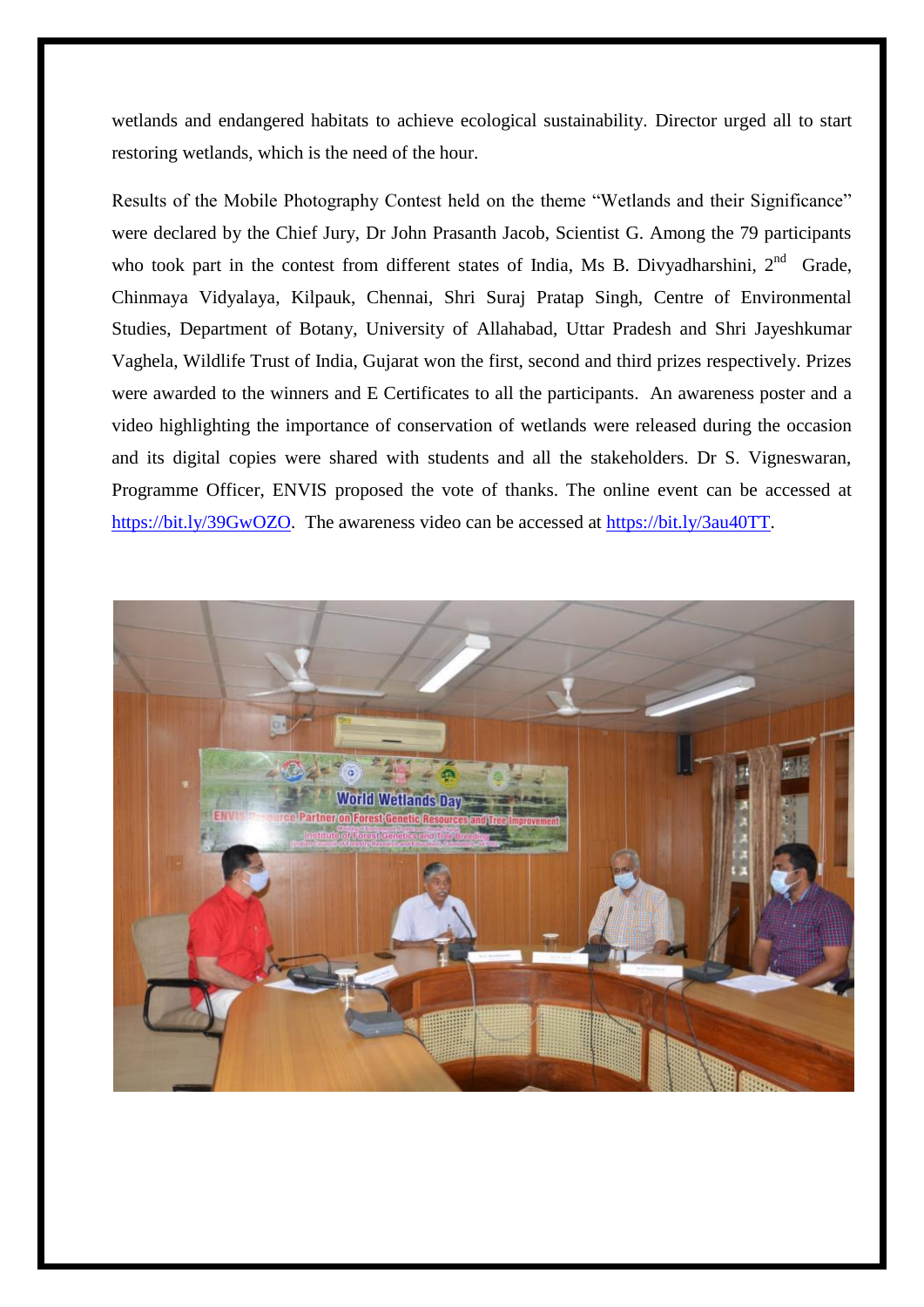

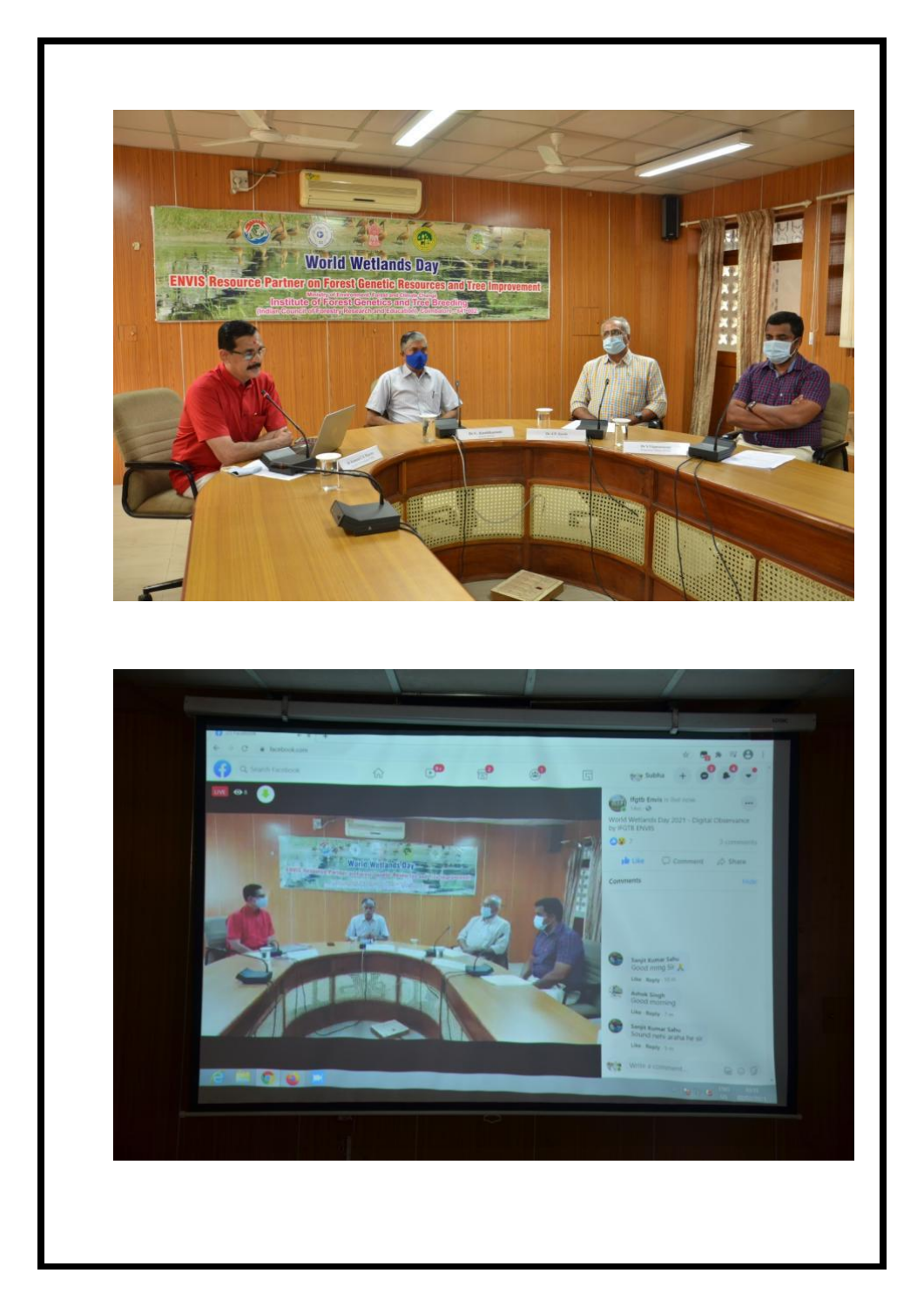